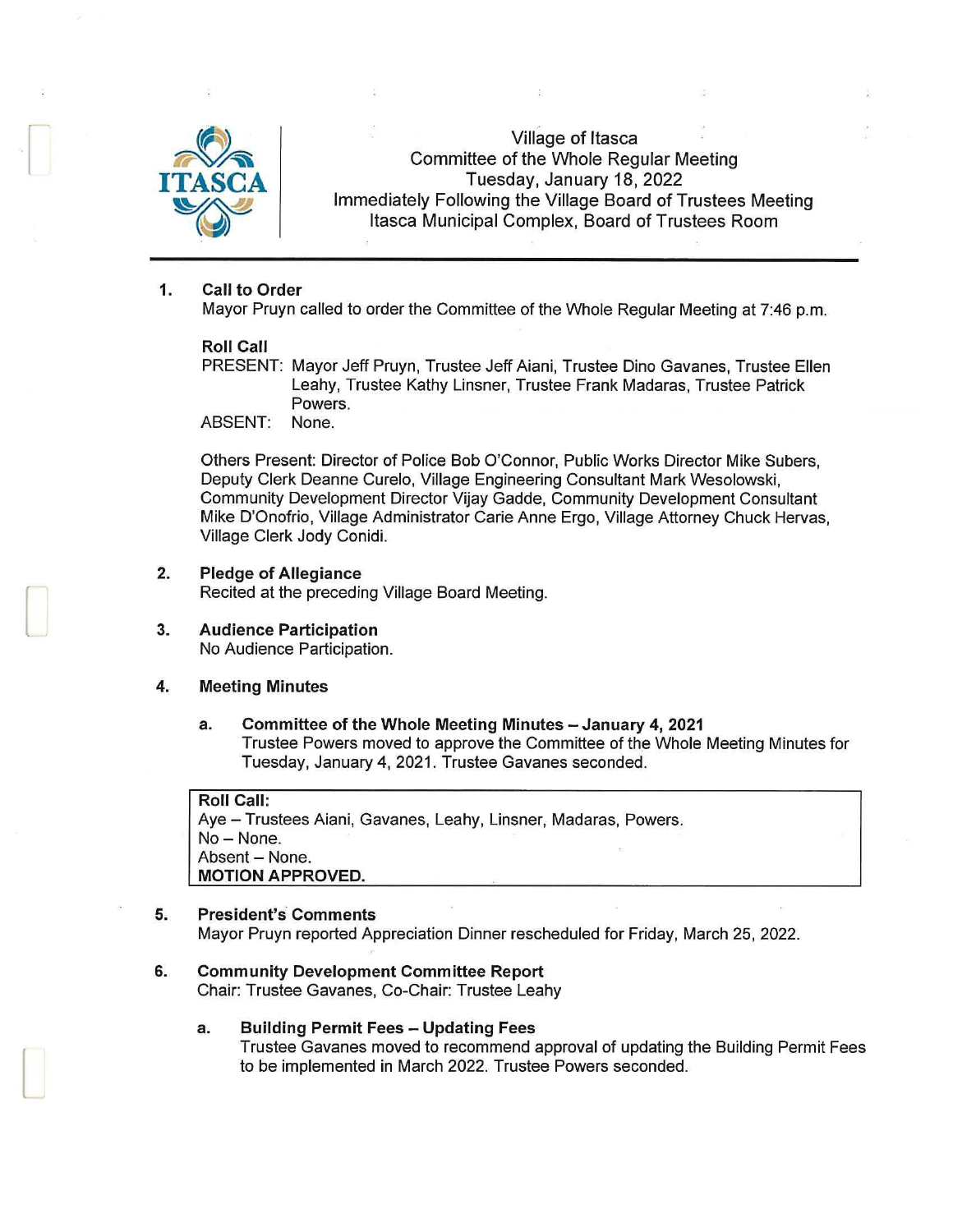**Roll Call:**  Aye - Trustees Aiani, Gavanes, Leahy, Linsner, Madaras, Powers. No- None. Absent - None. **MOTION APPROVED.** 

# **7. Capital and Infrastructure Committee Report**  Chair: Trustee Aiani, Co-Chair: Trustee Madaras

Trustee Aiani moved for a Closed Session following New Business pursuant to the requirements of the Illinois Open Meetings Act under Exemption 5 ILCS 120/2 (c) to discuss:

(11) litigation or when the public body finds that an action is probable or imminent.

Trustee Gavanes seconded.

| <b>Roll Call:</b>                                               |
|-----------------------------------------------------------------|
| Aye - Trustees Aiani, Gavanes, Leahy, Linsner, Madaras, Powers. |
| No – None.                                                      |
| Absent - None.                                                  |
| <b>MOTION APPROVED.</b>                                         |

**a. Equipment Purchase - Four 24" DeZURIK Plug Valves**  Trustee Gavanes moved to recommend approval of the purchase of four 24" DeZURIK Plug Valves in the amount of \$109,200.00 to be installed through the Post EQ Valve Replacement Program at the Wastewater Treatment Plant. Trustee seconded.

**Roll Call:**  Aye - Trustees Aiani, Gavanes, Leahy, Linsner, Madaras, Powers.  $No - None$ . Absent - None. **MOTION APPROVED.** 

- **8. Finance and Operations Committee Report**  Chair: Trustee Powers, Co-Chair: Trustee Linsner No Finance and Operations Committee Report.
- **9. Intergovernmental Committee Report**  Chair: Trustee Leahy, Co-Chair: Trustee Aiani
	- **a. Cook County Intergovernmental Agreement - Invest in Cook Program**  Trustee Leahy moved to recommend approval of an Intergovernmental Agreement with Cook County for the 2021 Invest in Cook Program for the improvement of the Devon Avenue, Park Boulevard, and Pierce Road intersection. Trustee Madaras seconded.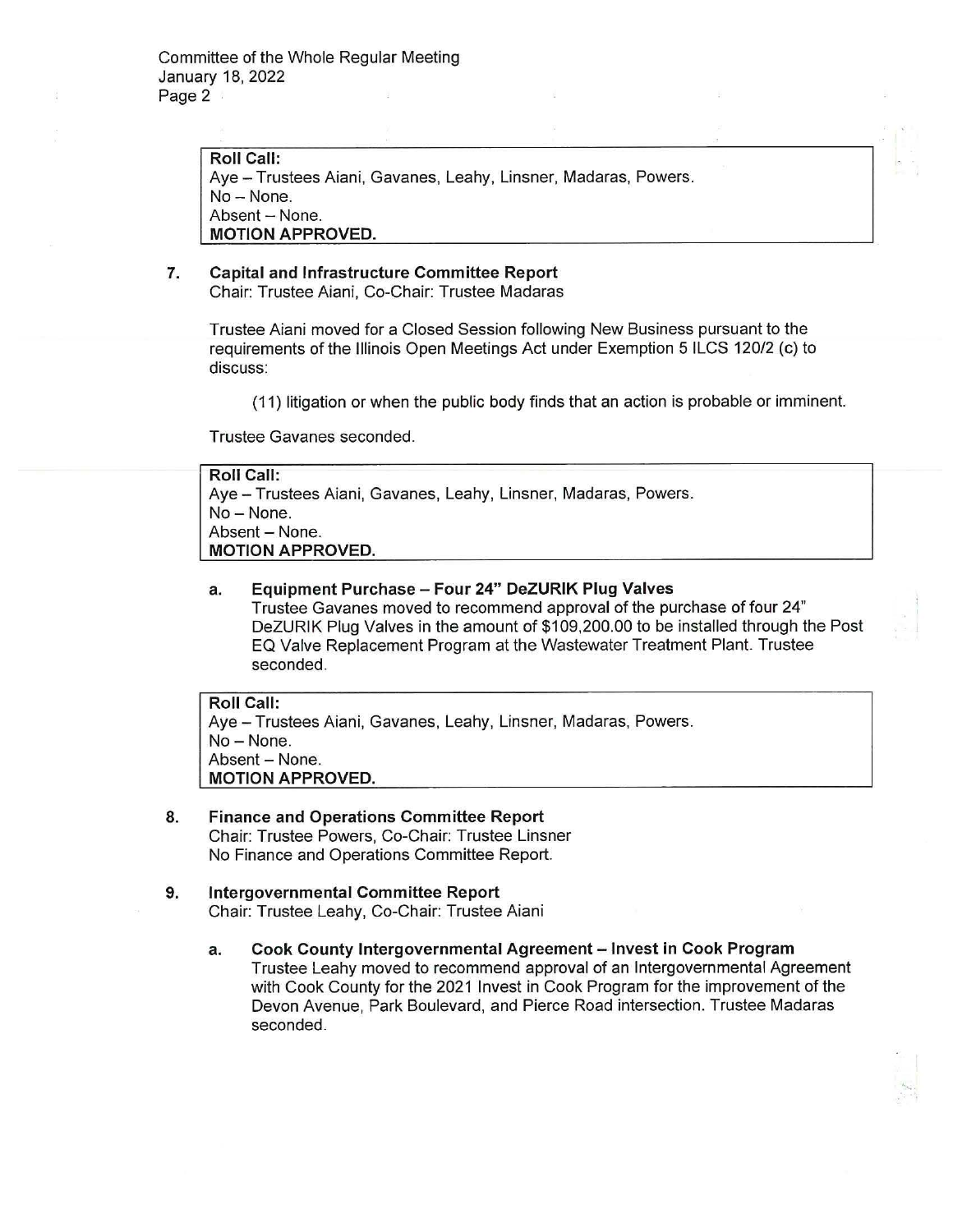Roll Call: Ave - Trustees Aiani, Gavanes, Leahy, Linsner, Madaras, Powers. No-None. Absent - None. MOTION APPROVED.

#### 10. Department Head Reports

### Police Department

Safety Director O'Connor reported 21 candidates took the patrol officer written examination on Saturday, January 15, 2022; an individual was arrested for animal cruelty; and an individual was captured in a human trafficking case after crashing his vehicle during a pursuit.

### Public Works Department

Public Works Director Subers reported the Wastewater Treatment Plant took part in a ComEd Efficiency Program, changes from the survey resulted in a reduction of \$62,000 in energy savings at the plant, and the program awarded the plant \$70,000.

# Engineering Services

No Engineering Services Report.

# Community Development Department

Community Development Director Gaddes reported a second Open House for the Downtown Development Plan is Thursday, January 20, 2022.

#### Village Attorney

l

 $\Box$ 

No Village Attorney Report.

# Clerk's Office No Clerk's Office Report.

# 11. Village Administrator Report

Village Administrator Ergo reported the Fire Protection District is presenting an improvement plan at the Intergovernmental Committee Workshop on Monday, January 24, 2022 to gain input from the Park District, Community Library, and Village Hall on outside improvements; staff have been inundated with FOIA requests and received 267 requests in 2021; two administrative consultants have been hired to handle document management for Haymarket and other special projects and to cover a scheduled staff leave of absence; and the January 2022 water bills had a longer service period due to a longer software conversion time in December 2021.

# 12. Old Business

No Old Business.

13. New Business No New Business.